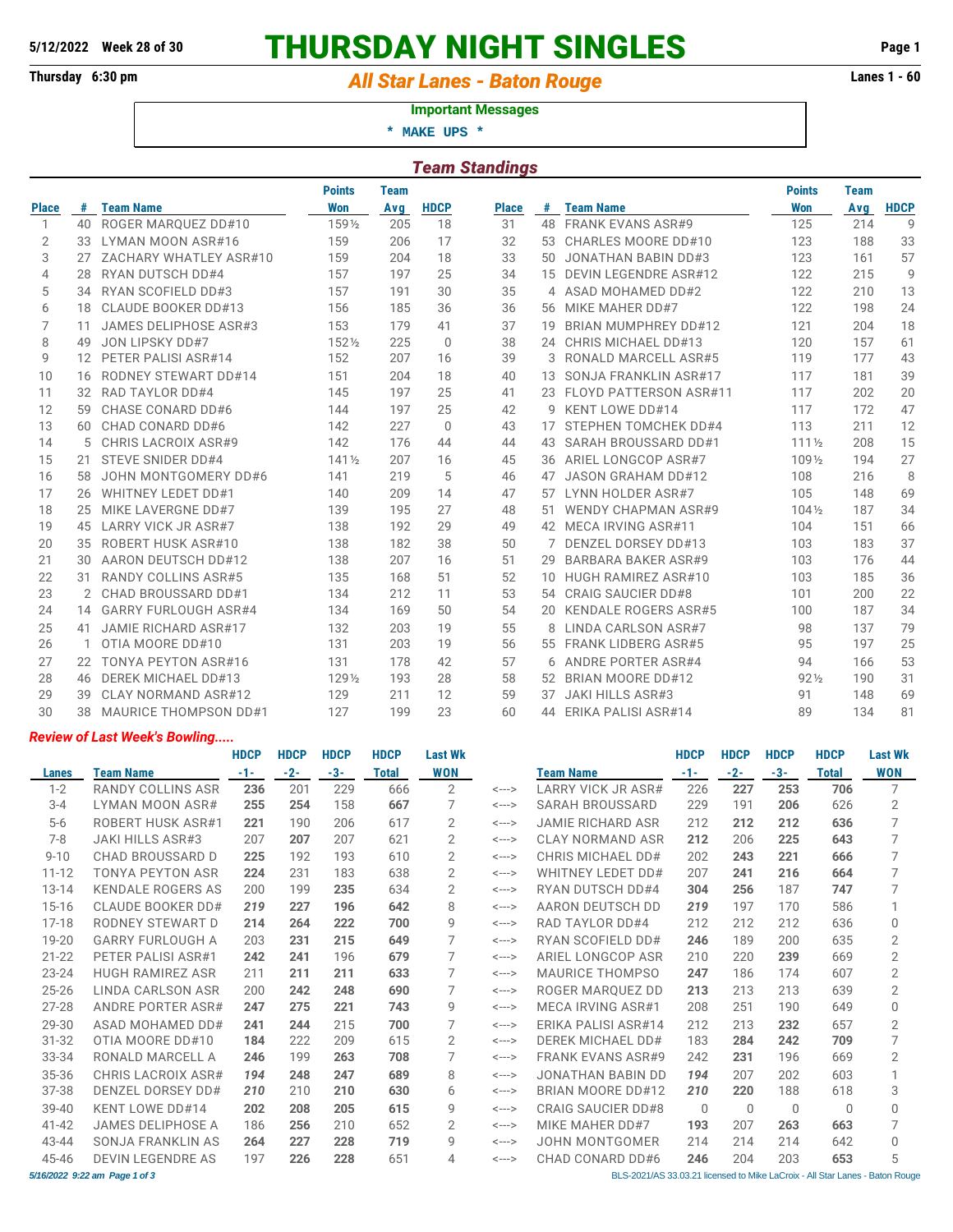**5/12/2022 Week 28 of 30 THURSDAY NIGHT SINGLES Page 2**

|           |                                                             | <b>HDCP</b> | <b>HDCP</b> | <b>HDCP</b> | <b>HDCP</b> | <b>Last Wk</b>          |       |                            |                                 | <b>HDCP</b> | <b>HDCP</b> | <b>HDCP</b> | <b>HDCP</b> | <b>Last Wk</b> |
|-----------|-------------------------------------------------------------|-------------|-------------|-------------|-------------|-------------------------|-------|----------------------------|---------------------------------|-------------|-------------|-------------|-------------|----------------|
| Lanes     | <b>Team Name</b>                                            | $-1-$       | $-2-$       | $-3-$       | Total       | WON                     |       |                            | <b>Team Name</b>                | $-1-$       | $-2-$       | $-3-$       | Total       | <b>WON</b>     |
| 47-48     | <b>STEPHEN TOMCHEK</b>                                      | 234         | 207         | 271         | 712         |                         |       | <--->                      | CHASE CONARD DD#                | 204         | 224         | 193         | 621         | $\overline{2}$ |
| 49-50     | BRIAN MUMPHREY D                                            | 252         | 233         | 238         | 723         |                         |       | <--->                      | LYNN HOLDER ASR#7               | 238         | 250         | 195         | 683         | 2              |
| $51 - 52$ | STEVE SNIDER DD#4                                           | 194         | 247         | 261         | 702         | 5                       |       | $\leftarrow$ $\rightarrow$ | <b>FRANK LIDBERG ASR</b>        | 234         | 192         | 270         | 696         | 4              |
| 53-54     | <b>FLOYD PATTERSON A</b>                                    | 279         | 227         | 247         | 753         |                         |       | <--->                      | CHARLES MOORE DD                | 204         | 258         | 190         | 652         | $\overline{2}$ |
| 55-56     | MIKE LAVERGNE DD#                                           | 209         | 181         | 241         | 631         | 2                       |       | <--->                      | WENDY CHAPMAN A                 | 211         | 211         | 211         | 633         |                |
| 57-58     | ZACHARY WHATLEY                                             | 233         | 208         | 197         | 638         | 5                       |       | <--->                      | JON LIPSKY DD#7                 | 185         | 233         | 200         | 618         | 4              |
| $59 - 60$ | <b>BARBARA BAKER ASR</b>                                    | 225         | 213         | 246         | 684         | 5                       |       | <--->                      | <b>JASON GRAHAM DD#</b>         | 243         | 219         | 171         | 633         | 4              |
|           |                                                             |             |             |             |             | <b>Lane Assignments</b> |       |                            |                                 |             |             |             |             |                |
|           | $1-2$<br>$3 - 4$                                            | $5-6$       | 7-8         | $9 - 10$    | 11-12       | 13-14                   | 15-16 | $17-18$                    | $21 - 22$<br>$23 - 24$<br>19-20 | $25 - 26$   | 27-28       | 29-30       |             |                |
|           | 45-29<br>47-27<br>Wk29 05/19<br>Wk30 05/26 B Position Round | 43-31       | 41-33       | 39-35       | $37 - 2$    | $26 - 24$               | 28-22 | $30-20$                    | $32 - 18$<br>34-16<br>$36-14$   | 38-12       | 40-10       | 42-8        |             |                |

31-32 33-34 35-36 37-38 39-40 41-42 43-44 45-46 47-48 49-50 51-52 53-54 55-56 57-58 59-60 Wk29 05/19 44- 6 46- 4 48- 1 50- 3 52- 5 54- 7 56- 9 58-11 60-13 59-15 57-17 55-19 53-21 51-23 49-25 Wk30 05/26  $\sqrt{3}$  Position Round

|                                     |                 |    |                 |     |             | <b>Team Rosters</b>                                                                                             |                 |    |                 |     |             |
|-------------------------------------|-----------------|----|-----------------|-----|-------------|-----------------------------------------------------------------------------------------------------------------|-----------------|----|-----------------|-----|-------------|
|                                     |                 |    |                 |     | <b>Book</b> |                                                                                                                 |                 |    |                 |     | <b>Book</b> |
| ID#<br><b>Name</b>                  | <b>Avg HDCP</b> |    | <b>Pins Gms</b> |     | Avg         | ID#<br><b>Name</b>                                                                                              | <b>Avg HDCP</b> |    | <b>Pins Gms</b> |     | Avg         |
| 1 - OTIA MOORE DD#10                |                 |    |                 |     |             | <b>2 - CHAD BROUSSARD DD#1</b>                                                                                  |                 |    |                 |     |             |
| 1 OTIA MOORE                        | 203             | 19 | 21390           | 105 |             | 2 CHAD BROUSSARD                                                                                                | 212             | 11 | 21636           | 102 |             |
| <b>3 - RONALD MARCELL ASR#5</b>     |                 |    |                 |     |             | <b>4 - ASAD MOHAMED DD#2</b>                                                                                    |                 |    |                 |     |             |
| 3 RONALD MARCELL                    | 177             | 43 | 14939           | 84  |             | 4 ASAD MOHAMED                                                                                                  | 210             | 13 | 18302           | 87  |             |
| 5 - CHRIS LACROIX ASR#9             |                 |    |                 |     |             | 6 - ANDRE PORTER ASR#4                                                                                          |                 |    |                 |     |             |
| 5 CHRIS LACROIX                     | 176             | 44 | 15848           | 90  |             | 6 ANDRE PORTER                                                                                                  | 166             | 53 | 9975            | 60  |             |
| 7 - DENZEL DORSEY DD#13             |                 |    |                 |     |             | 8 - LINDA CARLSON ASR#7                                                                                         |                 |    |                 |     |             |
| 7 DENZEL DORSEY                     | 183             | 37 | 17630           | 96  |             | 8 LINDA CARLSON                                                                                                 | 137             | 79 | 11114           | 81  |             |
| 9 - KENT LOWE DD#14                 |                 |    |                 |     |             | 10 - HUGH RAMIREZ ASR#10                                                                                        |                 |    |                 |     |             |
| 9 KENT LOWE                         | 172             | 47 | 13131           | 76  |             | 10 HUGH RAMIREZ                                                                                                 | 185             | 36 | 9473            | 51  |             |
| 11 - JAMES DELIPHOSE ASR#3          |                 |    |                 |     |             | 12 - PETER PALISI ASR#14                                                                                        |                 |    |                 |     |             |
| 11 JAMES DELIPHOSE                  | 179             | 41 | 16676           | 93  |             | 12 PETER PALISI                                                                                                 | 207             | 16 | 19319           | 93  |             |
| 13 - SONJA FRANKLIN ASR#17          |                 |    |                 |     |             | <b>14 - GARRY FURLOUGH ASR#4</b>                                                                                |                 |    |                 |     |             |
| 13 SONJA FRANKLIN                   | 181             | 39 | 17438           | 96  |             | 14 GARRY FURLOUGH                                                                                               | 169             | 50 | 15252           | 90  |             |
| 15 - DEVIN LEGENDRE ASR#12          |                 |    |                 |     |             | <b>16 - RODNEY STEWART DD#14</b>                                                                                |                 |    |                 |     |             |
| 15 DEVIN LEGENDRE                   | 215             | 9  | 19360           | 90  |             | 16 RODNEY STEWART                                                                                               | 204             | 18 | 20621           | 101 |             |
| <b>17 - STEPHEN TOMCHEK DD#4</b>    |                 |    |                 |     |             | 18 - CLAUDE BOOKER DD#13                                                                                        |                 |    |                 |     |             |
| 17 STEPHEN TOMCHEK                  | 211             | 12 | 21531           | 102 |             | 18 CLAUDE BOOKER                                                                                                | 185             | 36 | 18325           | 99  |             |
| <b>19 - BRIAN MUMPHREY DD#12</b>    |                 |    |                 |     |             | <b>20 - KENDALE ROGERS ASR#5</b>                                                                                |                 |    |                 |     |             |
| 19 BRIAN MUMPHREY                   | 204             | 18 | 19051           | 93  |             | 20 KENDALE ROGERS                                                                                               | 187             | 34 | 12392           | 66  |             |
| 21 - STEVE SNIDER DD#4              |                 |    |                 |     |             | 22 - TONYA PEYTON ASR#16                                                                                        |                 |    |                 |     |             |
| 21 STEVE SNIDER                     | 207             | 16 | 19290           | 93  |             | 22 TONYA PEYTON                                                                                                 | 178             | 42 | 15541           | 87  |             |
| 23 - FLOYD PATTERSON ASR#11         |                 |    |                 |     |             | <b>24 - CHRIS MICHAEL DD#13</b>                                                                                 |                 |    |                 |     |             |
| 23 FLOYD PATTERSON                  | 202             | 20 | 19462           | 96  |             | 24 CHRIS MICHAEL                                                                                                | 157             | 61 | 14132           | 90  |             |
| <b>25 - MIKE LAVERGNE DD#7</b>      |                 |    |                 |     |             | <b>26 - WHITNEY LEDET DD#1</b>                                                                                  |                 |    |                 |     |             |
| 25 MIKE LAVERGNE                    | 195             | 27 | 16974           | 87  |             | 26 WHITNEY LEDET                                                                                                | 209             | 14 | 20553           | 98  |             |
| 27 - ZACHARY WHATLEY ASR#10         |                 |    |                 |     |             | <b>28 - RYAN DUTSCH DD#4</b>                                                                                    |                 |    |                 |     |             |
| 27 ZACHARY WHATLEY                  | 204             | 18 | 18583           | 91  |             | 28 RYAN DUTSCH                                                                                                  | 197             | 25 | 19746           | 100 |             |
| 29 - BARBARA BAKER ASR#9            |                 |    |                 |     |             | 30 - AARON DEUTSCH DD#12                                                                                        |                 |    |                 |     |             |
| 29 BARBARA BAKER                    | 176             | 44 | 16903           | 96  |             | 30 AARON DEUTSCH                                                                                                | 207             | 16 | 19292           | 93  |             |
| <b>31 - RANDY COLLINS ASR#5</b>     |                 |    |                 |     |             | 32 - RAD TAYLOR DD#4                                                                                            |                 |    |                 |     |             |
| 31 RANDY COLLINS                    | 168             | 51 | 16164           | 96  |             | 32 RAD TAYLOR                                                                                                   | 197             | 25 | 18993           | 96  |             |
| 33 - LYMAN MOON ASR#16              |                 |    |                 |     |             | 34 - RYAN SCOFIELD DD#3                                                                                         |                 |    |                 |     |             |
| 33 LYMAN MOON                       | 206             | 17 | 20486           | 99  |             | 34 RYAN SCOFIELD                                                                                                | 191             | 30 | 18562           | 97  |             |
| 35 - ROBERT HUSK ASR#10             |                 |    |                 |     |             | 36 - ARIEL LONGCOP ASR#7                                                                                        |                 |    |                 |     |             |
| 35 ROBERT HUSK                      | 182             | 38 | 15836           | 87  |             | 36 ARIEL LONGCOP                                                                                                | 194             | 27 | 12088           | 62  |             |
| 37 - JAKI HILLS ASR#3               |                 |    |                 |     |             | <b>38 - MAURICE THOMPSON DD#1</b>                                                                               |                 |    |                 |     |             |
| 37 JAKI HILLS                       | 148             | 69 | 8457            | 57  |             | 38 MAURICE THOMPSON                                                                                             | 199             | 23 | 20379           | 102 |             |
| 39 - CLAY NORMAND ASR#12            |                 |    |                 |     |             | 40 - ROGER MARQUEZ DD#10                                                                                        |                 |    |                 |     |             |
| 39 CLAY NORMAND                     | 211             | 12 | 18428           | 87  |             | 40 ROGER MARQUEZ                                                                                                | 205             | 18 | 16615           | 81  |             |
| 41 - JAMIE RICHARD ASR#17           |                 |    |                 |     |             | 42 - MECA IRVING ASR#11                                                                                         |                 |    |                 |     |             |
| 41 JAMIE RICHARD                    | 203             | 19 | 16476           | 81  |             | 42 MECA IRVING                                                                                                  | 151             | 66 | 14088           | 93  |             |
| <b>43 - SARAH BROUSSARD DD#1</b>    |                 |    |                 |     |             | 44 - ERIKA PALISI ASR#14                                                                                        |                 |    |                 |     |             |
| 5/16/2022 9:22 am Page 2 of 3 SSARD | 208             | 15 | 20619           | 99  |             | 44 ERIKA PALISI 134 81 10927 81<br>BLS-2021/AS 33.03.21 licensed to Mike LaCroix - All Star Lanes - Baton Rouge |                 |    |                 |     |             |